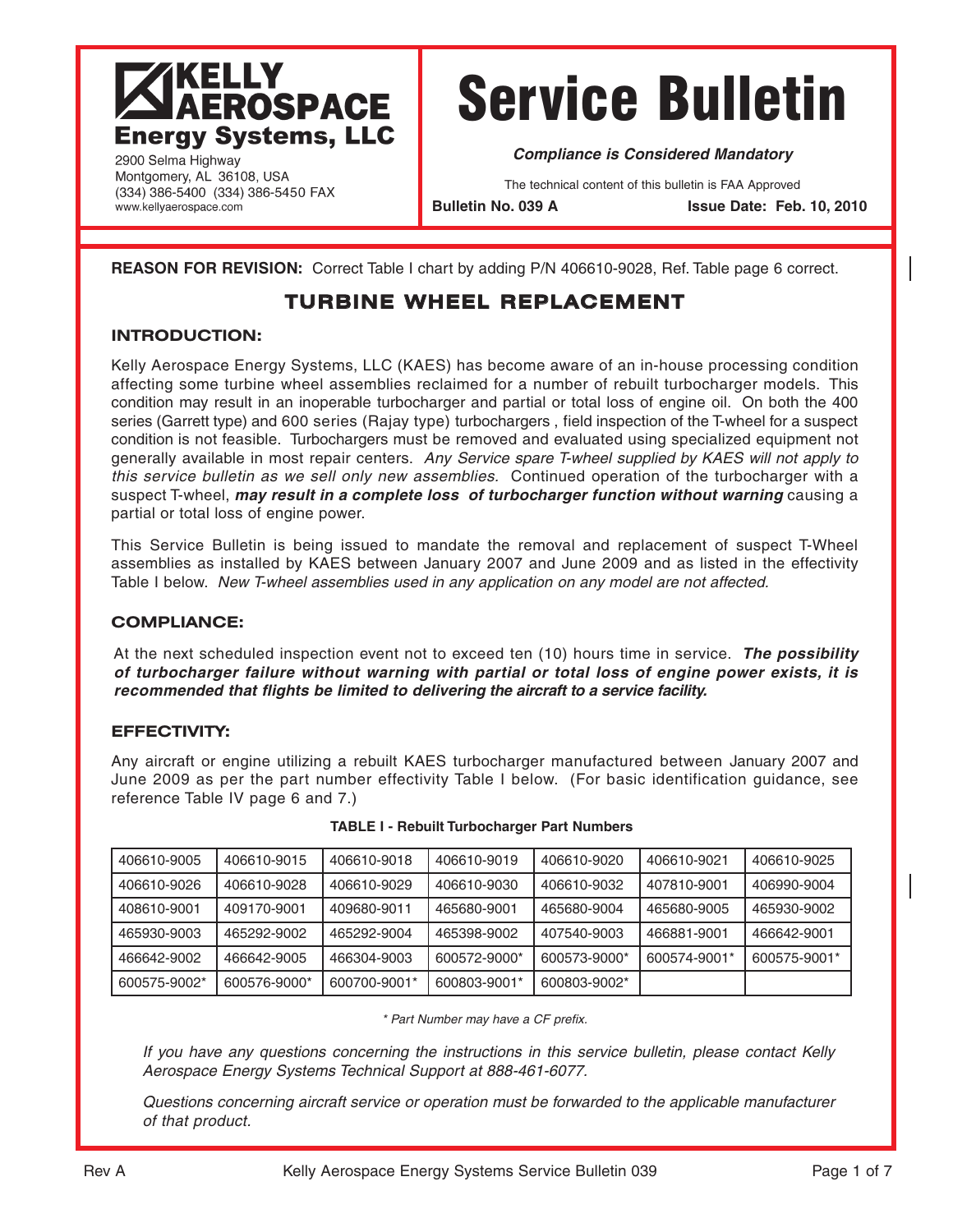#### **PROCEDURE:**

#### **IDENTIFICATION:**

#### **CAUTION:**

This procedure must be performed by competent and qualified personnel familiar with engine and airframe maintenance activities that are specific to turbocharged aircraft.

#### **CAUTION:**

Do not depend on this Service Bulletin for gaining access to the aircraft or engine. This will require that you use the applicable manufacturers maintenance manuals or service instructions. In addition, any preflight or inflight operational checks require use of the appropriate AFM or POH.

#### **TABLE II - Rebuilt Turbocharger T-Wheel Part Numbers**

| 406304-9008  | 406304-9009 | 406787-9009 | 406787-9010 | 407276-9019  |
|--------------|-------------|-------------|-------------|--------------|
| 407293-9003  | 408493-9017 | 410188-9025 | 410188-9028 | 600366-9000* |
| 600563-9000* |             |             |             |              |

\* Part Number may have a CF prefix.

- 1. Access the aircraft turbochargers in accordance with the instructions in the aircraft maintenance manual. (Do not rely on the aircraft or engine paperwork alone to identify your turbocharger serial number.)
- 2. Refer to Table I on page one and determine if the turbocharger being inspected is an affected part number. If you have an affected turbocharger by part number, refer to the serial numbers on Table III on page 4 to see if your turbocharger needs further inspection. The part number and serial number will be found on the data plate. If the serial number **does not** appear, go to step 5 below. If it does appear continue with step 3.

#### **TURBOCHARGER (T-WHEEL) REPLACEMENT**

- 3. If it has been determined that the T-Wheel is affected per Table II, the affected turbocharger(s) must be removed and the T-wheel replaced. Some aircraft installations may have two turbochargers, be sure you check both. T-Wheel Replacement can only be done at the KAES factory. Special arrangement request may be made in writing for international customers. All turbochargers will be returned as a REPAIRED component. Removal must be in accordance with the applicable aircraft and/or engine manufacturers maintenance manuals or service instructions. **Do not return turbo with fittings, oil reservoir, or other engine or airframe parts as they cannot be returned.**
- 4. Upon return of the repaired turbocharger check that the unit is received in undamaged condition with proper paperwork. Verify the turbocharger has the correct part number and serial number. If not, do not install on your aircraft, contact KAES product support.
- 5. Utilizing the applicable aircraft and/or engine manufacturers maintenance manuals or service instructions, re-install the turbocharger assembly and proceed to "Return to Service" below.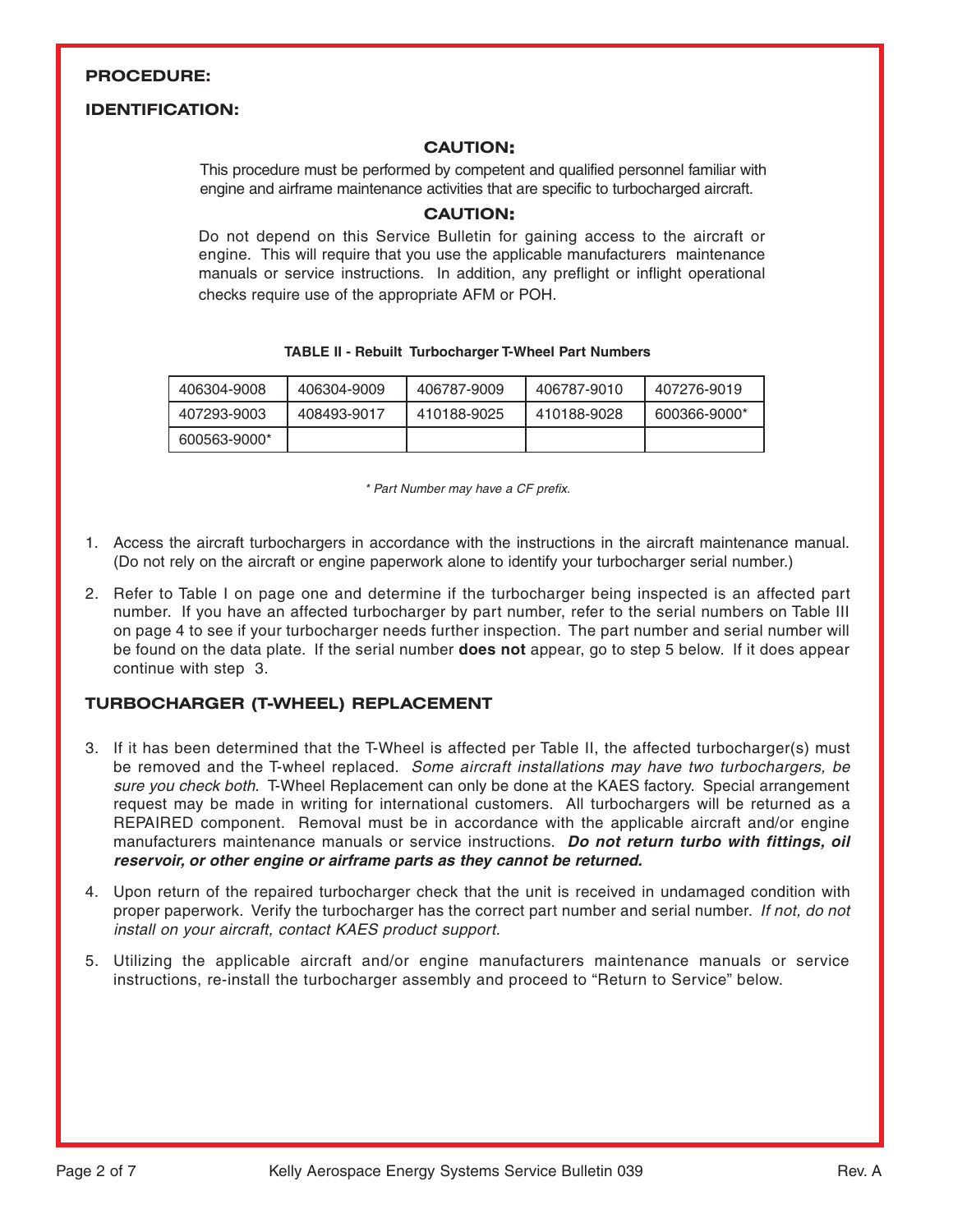#### **RETURN TO SERVICE:**

- 1. When the turbocharger has been re-installed, the aircraft is now ready for return to service.
- 2. Refer to Kelly Aerospace Energy Systems Service Bulletin 23 and perform the recommended turbocharger operational tests. This consists of turbocharger pre-lubrication, ground running tests, and and operational flight test. Make sure no air, exhaust, or oil leaks are present. Service Bulletin may be viewed or downloaded online via www.kellyaerospace.com.
- 4. Utilizing the applicable aircraft and engine manufacturers maintenance manuals, install any portion of the aircraft removed to gain access.
- 5. Upon successful completion of this service bulletin per the applicable compliance time listed on page 1, make an appropriate log book entry.

#### **PARTS REQUIRED:**

No KAES parts are required to comply with this service bulletin. Incidental parts may be required for the turbocharger installation. These parts must be obtained from the applicable engine or airframe manufacturer.

#### **PARTS IN INVENTORY:**

Affected KAES turbochargers in unused inventory may be returned **for credit only**. Replenishment stock must be re-ordered. Affected unused stock in customers hands must be returned thru place of purchase.

#### **WARRANTY STATEMENT:**

The sole warranty remedy applicable to this service publication is related to the terms and conditions stated in the Kelly Aerospace Energy Systems, LLC Limited Warranty Policy delivered with each new or rebuilt component. Labor allowance under KAES Limited Warranty Policy does not apply, any labor allowance is done as a special consideration outside warranty. **Only units currently within warranty shall be offered Option 1 or 2 as reimbursement.**

**IDENTIFICATION:** KAES does not provide any labor allowance for Identification of an affected turbocharger.

**REPLACEMENT T-WHEEL:** KAES will repair any turbocharger affected by this service bulletin provided the unit is returned undamaged with the appropriate form included in the shipping container.

#### **Reimbursement for labor expended will be one of two options: (customer choice)**

**OPTION 1:** KAES will offer the recommended OE removal and installation labor allowance for an affected turbocharger, of up to four (4) man hours at 55 USD not to exceed a total of 220 USD. No other charges apply.

**OPTION 2:** KAES will pay no labor expenditures but offer instead a renewed Limited Warranty policy for each affected turbocharger. The renewed warranty shall be for eighteen (18) months from the date the repaired turbocharger is returned (based on shipping date). This is not an 18 month addition to standard warranty.

#### **Option 1 or 2 must be selected on the Attachment A Form and signed for, or Option 2 shall be applied.**

This publication does not imply or state any responsibility for the workmanship of any person or entity performing work or maintenance on the turbocharger, engine, or aircraft. All claims for the warranty repair "special consideration" must be forwarded to KAES Warranty Dept. except as noted above.

#### SHIPPING INFORMATION:

Turbocharger must be securely packed and packaged so no oil will seep into the shipping container. The form is "Attachment A" at the end of this service bulletin must be included inside the shipping container. The turbocharger must be received assembled and undamaged to qualify for repair. Use only the address on the form for return and mark "WARRANTY DEPT" clearly on the outside of the shipping container. (The return form may also be obtained from the KAES website at www.kellyaerospace.com.) **KAES will only pay for return shipping by the same method as received. (next day, ground, etc.)**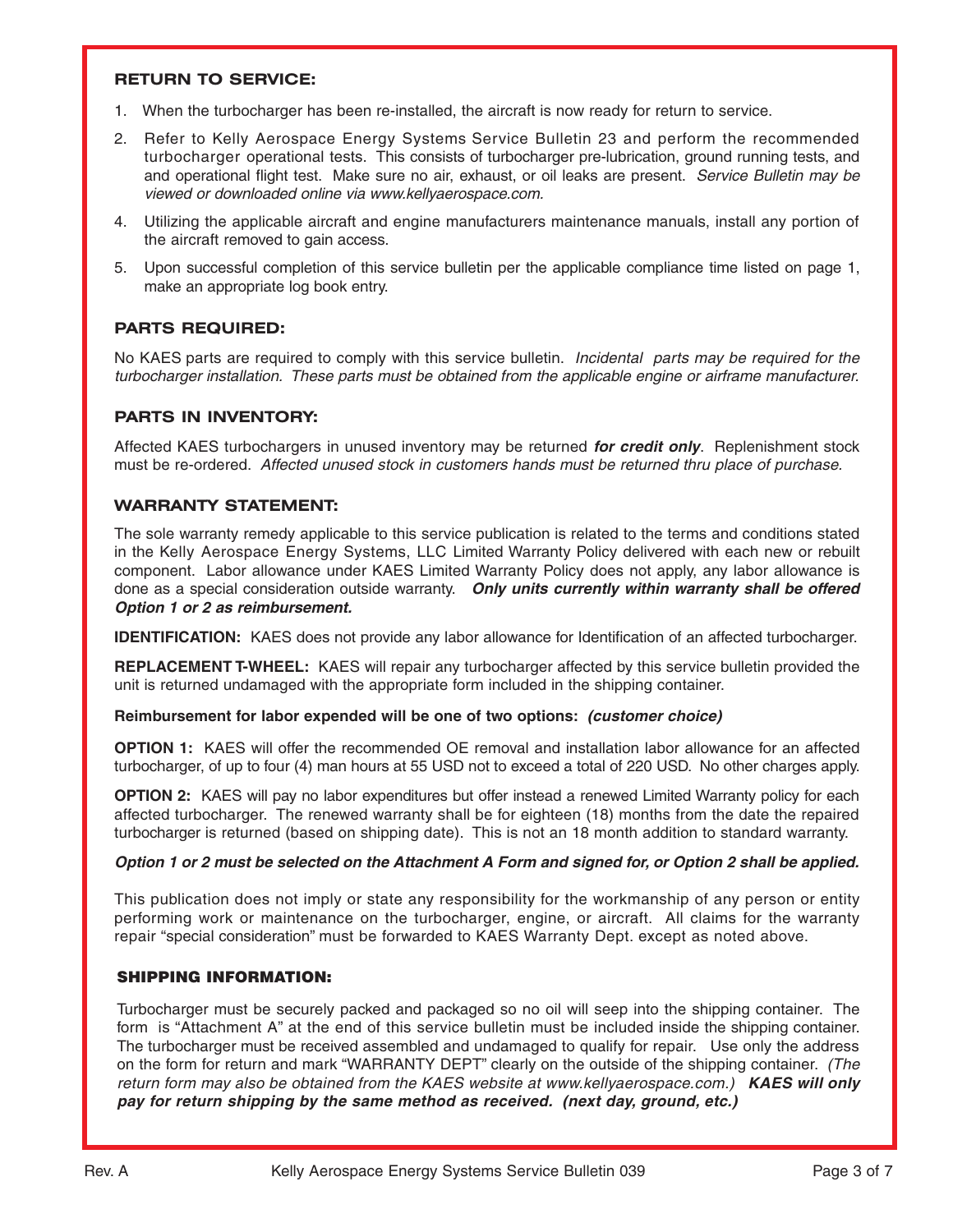| TABLE III - List of Affected Rebuilt Turbocharger Serial Numbers |  |
|------------------------------------------------------------------|--|
|------------------------------------------------------------------|--|

| KAR00003        | KAR00251        | KDR01054        | <b>KER00159</b> | <b>KER00160</b> | KER00161        | KER00162        | KER00163        | KER00164        | KER00166        |
|-----------------|-----------------|-----------------|-----------------|-----------------|-----------------|-----------------|-----------------|-----------------|-----------------|
| <b>KER00167</b> | <b>KER00168</b> | KER00169        | <b>KER00170</b> | <b>KER00171</b> | <b>KER00172</b> | <b>KER00173</b> | <b>KER00174</b> | <b>KER00175</b> | <b>KER00176</b> |
| <b>KER00177</b> | <b>KER00178</b> | <b>KER00179</b> | <b>KER00180</b> | KFO00267        | KFO00268        | KFR00003        | <b>KFR00004</b> | <b>KFR00005</b> | <b>KFR00006</b> |
| <b>KFR00007</b> | <b>KFR00008</b> | <b>KFR00009</b> | <b>KFR00010</b> | KFR00011        | KFR00012        | KFR00013        | <b>KFR00014</b> | <b>KFR00015</b> | <b>KFR00016</b> |
| <b>KFR00017</b> | <b>KFR00018</b> | KFR00019        | <b>KFR00020</b> | KFR00021        | <b>KFR00022</b> | KFR00072        | <b>KFR00073</b> | <b>KFR00074</b> | <b>KFR00075</b> |
| <b>KFR00076</b> | <b>KFR00077</b> | KFR00078        | <b>KFR00079</b> | <b>KFR00080</b> | <b>KFR00081</b> | KFR00083        | <b>KFR00084</b> | <b>KFR00085</b> | <b>KFR00087</b> |
| <b>KFR00088</b> | <b>KFR00089</b> | <b>KFR00090</b> | <b>KFR00091</b> | KFR00092        | <b>KFR00093</b> | KFR00096        | <b>KFR00101</b> | KFR00102        | <b>KFR00139</b> |
| KFR00140        | <b>KFR00141</b> | KFR00142        | <b>KFR00143</b> | KFR00144        | <b>KFR00145</b> | KFR00146        | <b>KFR00147</b> | <b>KFR00148</b> | <b>KFR00149</b> |
| KFO00266        | <b>KFR00188</b> | KFR00189        | KGR00165        | KGR00166        | KGR00184        | KGR00185        | KGR00186        | KGR00189        | KGR00190        |
| KGR00191        | KGR00192        | KGR00193        | KGR00194        | KGR00195        | KGR00196        | <b>KGR00197</b> | KGR00198        | KGR00199        | KGR00200        |
| KGR00201        | KGR00202        | KGR00204        | KGR00205        | KGR00206        | KIO01201        | KIO01202        | KIO01203        | KIO01204        | KIO01205        |
| KIO01206        | KIR00792        | KIR00793        | KIR00794        | KIR00795        | KIR00796        | KIR00797        | KIR00798        | KIR00799        | KIR00800        |
| KIR00801        | KIR00802        | KIR00803        | KIR00804        | KIR00805        | KIR00806        | KIR00807        | KIR00808        | KIR00809        | KIR00810        |
| KIR00811        | KIR00812        | KIR00813        | KIR00814        | KIR00815        | KIR00816        | KIR01070        | KIR01071        | KIR01072        | KIR01073        |
| KIR01074        | KIR01075        | KIR01076        | KIR01077        | KIR00822        | KJR00211        | KJR00212        | KJR00214        | KJR00215        | KJR00216        |
| KJR00217        | KJR00463        | KJR00464        | KJR00465        | <b>KKR00151</b> | <b>KKR00152</b> | <b>KKR00153</b> | <b>KKR00154</b> | <b>KKR00155</b> | <b>KKR00156</b> |
| <b>KKR00157</b> | <b>KKR00158</b> | <b>KKR00159</b> | <b>KKR00160</b> | <b>KKR00161</b> | KKR00162        | <b>KKR00163</b> | <b>KKR00164</b> | <b>KKR00165</b> | <b>KKR00166</b> |
| <b>KKR00167</b> | KKR01212        | KKR01213        | KKR01214        | KKR01215        | <b>KKR01216</b> | <b>KKR01960</b> | <b>KKR01961</b> | <b>KKR01962</b> | <b>KKR01963</b> |
| <b>KKR01964</b> | <b>KKR01965</b> | KKO00122        | <b>KLR00177</b> | <b>KLR00272</b> | KLR00273        | <b>KLR00274</b> | <b>KLR00275</b> | <b>KLR01104</b> | <b>KLR01105</b> |
| <b>KLR01106</b> | <b>KLR01107</b> | <b>KLR01108</b> | <b>KLR01109</b> | KLR01110        | <b>KLR01111</b> | KLR01112        | KLR01113        | <b>KLR01114</b> | <b>KLR01115</b> |
| <b>KLR01116</b> | <b>KLR01117</b> | LAR00008        | LAR00009        | LAR00047        | LAR00048        | LCR00241        | LDR00245        | LDR00246        | LDR00247        |
| LDR00248        | LDR00249        | LDR00250        | LDR00251        | LDR00252        | LDR00253        | LDR00254        | LDR00255        | LDR00256        | LDR00259        |
| LDR00276        | LDR00315        | LDR00316        | LDR00317        | LDR00318        | LDR00319        | LDR00321        | LDR00322        | LDR00323        | LDR00335        |
| LDR00336        | LER00059        | LFR00195        | LFR00196        | LFR00197        | LFR00198        | LFR00199        | LFR00200        | LFR00201        | LFR00202        |
| LFR00203        | LFR00204        | LFR00205        | LFR00264        | LGR00179        | LGR00180        | LGR00181        | LGR00182        | LGR00183        | LGR00184        |
| LGR00185        | LGR00186        | LGR00187        | LGR00188        | LGR00189        | LGR00191        | LGR00192        | LGR00193        | LGR00325        | LGR00326        |
| LGR00327        | LGR00328        | LGR00329        | LGR00330        | LHR00025        | LHR00026        | LHR00027        | LHR00028        | LHR00029        | LHR00030        |
| LHR00031        | LHR00032        | LHR00033        | LHR00044        | LHR00045        | LHR00100        | LHR00101        | LHR00102        | LHR00103        | LHR00104        |
| LHR00105        | LHR00106        | LHR00107        | LHR00108        | LHR00109        | LHR00110        | LHR00112        | LHR00113        | LHR00115        | LHR00116        |
| LHR00117        | LHR00118        | LHR00119        | LHR00120        | LHR00121        | LHR00122        | LHR00123        | LHR00124        | LHR00125        | LHR00126        |
| LJR00017        | LJR00109        | LJR00110        | LJR00183        | LJR00184        | LJR00185        | LJR00186        | LJR00187        | LJR00188        | LJR00189        |
| LJR00190        | LJR00192        | LJR00193        | LJR00194        | LJR00195        | LJR00196        | LJR00197        | LKR00001        | LKR00002        | LKR00003        |
| LKR00004        | LKR00005        | LLR00254        | LLR00255        | LLR00256        | LLR00257        | LLR00258        | LLR00259        | LLR00260        | LLR00261        |
| LLR00262        | LLR00263        | LLR00268        | LLR00300        | LLR00301        | LLR00302        | LLR00303        | LLR00304        | LLR00330        | MAR00044        |
| MAR00045        | MAR00046        | MAR00047        | MAR00048        | MAR00049        | MAR00130        | MAR00131        | MAR00132        | MAR00133        | MAR00134        |
| MAR00207        | MAR00208        | MAR00209        | MBR00003        | MBR00026        | MBR00053        | MBR00054        | MBR00055        | MBR00056        | MBR00057        |
| MBR00058        | MBR00059        | MBR00185        | MBR00186        | MBR00187        | MBR00189        | MBR00190        | MBR00191        | MBR00192        |                 |

TABLE III - Continued next page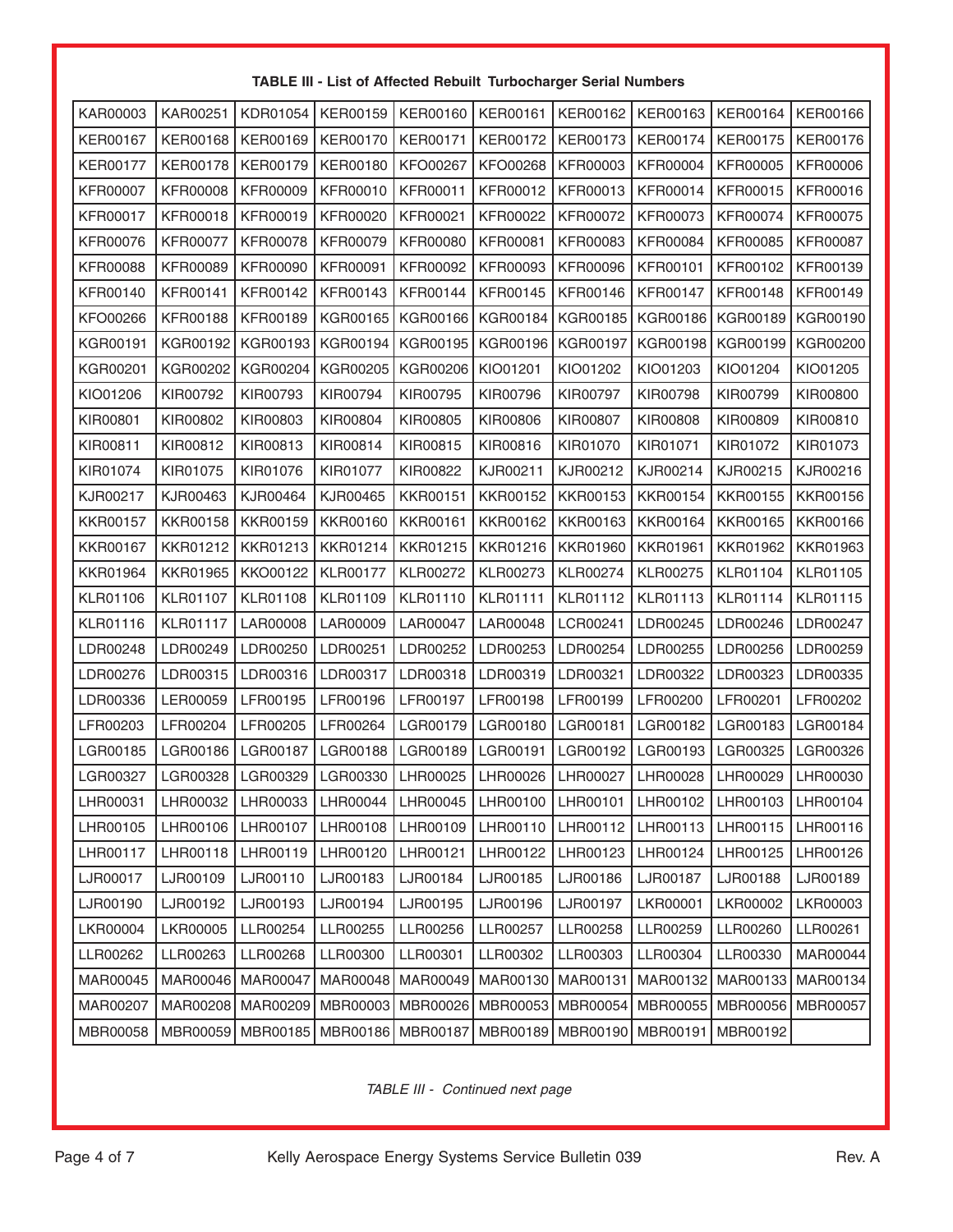#### **TABLE III - List of Affected Rebuilt Turbocharger Serial Numbers (cont'd)**

| <b>MCR00001</b> | MCR00002        | <b>MCR00057</b>     | MCR00058  | MCR00059        | <b>MCR00060</b> | <b>MCR00061</b> | MCR00062  | MCR00063              | MCR00064  |
|-----------------|-----------------|---------------------|-----------|-----------------|-----------------|-----------------|-----------|-----------------------|-----------|
| MCR00076        | <b>MCR00077</b> | MCR00078            | MCR00079  | <b>MCR00080</b> | MDR00003        | MDR00004        | MDR00050  | MDR00051              | MDR00052  |
| MDR00053        | MDR00054        | <b>MDR00081</b>     | MDR00082  | MDR00083        | MDR00084        | <b>MDR00085</b> | MDR00104  | MDR00105              | MDR00106  |
| MDR00107        | MDR00108        | MDR00173            | MIR00026  | MJR00080T       | R1007055        | TR1007056       | TR1007057 | TR1007058             | TR1007059 |
| TR1007060       | TR1007061       | TR1007062           | TR1007063 | TR1007064       | TR1007065       | TR1007066       | TR1007067 | TR1007068             | TR1107001 |
| TR0309013       | TR0309014       | TR0308008           | TR0308009 | TR0607012       | TR0607013       | TR0607014       | TR0108013 | TR0108014             | TR0108015 |
| TR0108016       | TR0108017       | TR0108018           | TR0108019 | TR0108020       | TR0108021       | TR0108022       | TR0108023 | TR0108025             | TR0108027 |
| TR0108028       | TR0108029       | TR0108030           | TR0108031 | TR0108032       | TR0108033       | TR0108034       | TR0108035 | TR0108036             | TR0108037 |
| TR0108038       | TR0108039       | TR0108040           | TR0109026 | TR0109027       | TR0109028       | TR0109029       | TR0109032 | TR0109033             | TR0109034 |
| TR0109035       | TR0109036       | TR0109037           | TR0109038 | TR0109039       | TR0109040       | TR0109041       | TR0109042 | TR0109043             | TR0109044 |
| TR0109045       | TR0109046       | TR0109047           | TR0109048 | TR0109049       | TR0109050       | TR0109051       | TR0109052 | TR0109053             | TR0109054 |
| TR0208212       | TR0208213       | TR0208214           | TR0208215 | TR0208216       | TR0208217       | TR0208218       | TR0208219 | TR0208220             | TR0208221 |
| TR0209014       | TR0209016       | TR0209017           | TR0209018 | TR0209019       | TR0209020       | TR0209021       | TR0209022 | TR0309015             | TR0508002 |
| TR0508007       | TR0508008       | TR0508009           | TR0508010 | TR0508011       | TR0508012       | TR0508013       | TR0508014 | TR0508015             | TR0508017 |
| TR0508020       | TR0508021       | TR0508033           | TR0508034 | TR0508035       | TR0508036       | TR0508037       | TR0508038 | TR0508039             | TR0508040 |
| TR0508041       | TR0508042       | TR0508045           | TR0508046 | TR0508047       | TR0508048       | TR0508049       | TR0508050 | TR0508051             | TR0508052 |
| TR0508053       | TR0508054       | TR0508055           | TR0508056 | TR0508057       | TR0509017       | TR0509018       | TR0509019 | TR0509020             | TR0509021 |
| TR0509023       | TR0509024       | TR0509025           | TR0509026 | TR0607002       | TR0607003       | TR0607004       | TR0607005 | TR0607006             | TR0607007 |
| TR0607008       | TR0607009       | TR0607010           | TR0607011 | TR0607021       | TR0607022       | TR0607023       | TR0607024 | TR0607025             | TR0607026 |
| TR0607027       | TR0607028       | TR0607029           | TR0707001 | TR0707002       | TR0707003       | TR0707004       | TR0707005 | TR0707006             | TR0707007 |
| TR0707008       | TR0707009       | TR0907080           | TR0907081 | TR0907082       | TR0907083       | TR0907084       | TR0907085 | TR0907086             | TR0907087 |
| TR0907088       | TR0907089       | TR0907090           | TR0907091 | TR0907092       | TR0907093       | TR0907094       | TR0907095 | TR0907096             | TR0907097 |
| TR0907098       | TR0907099       | TR0907123           | TR0907124 | TR0907125       | TR0907126       | TR0907130       | TR0907131 | TR0907132             | TR0907133 |
| TR0907134       | TR0907135       | TR0908007           | TR0908008 | TR0908009       | TR0908010       | TR0908011       | TR0908012 | TR0908013             | TR0908014 |
| TR0908023       | TR1007007       | TR1007008           | TR1007009 | TR1007010       | TR1007011       | TR1007012       | TR1008019 | TR1008020             | TR1008021 |
| TR1008022       | TR1008023       | TR1008024           | TR1008025 | TR1008026       | TR1008027       | TR1008028       | TR1008029 | TR1008030             | TR1008031 |
| TR1008032       |                 | TR1008033 TR1008034 | TR1008035 | TR1008036       | TR1008037       | TR1008038       | TR1008039 | TR1008040   TR1008041 |           |
| TR1008042       | TR1108017       | TR1108018           | TR1108019 | TR1108020       | TR1108021       | TR1108022       | TR1108023 | TR1108024             | TR1108025 |
| TR1108026       | TS0907031       | TS0907032           | TS0907033 | TR0909011       | TR0109055       | TR0109057       | TR0109056 | TR0109055             | TR0109055 |
| TR0109056       | TR0109057       | TR0708005           | TR0708006 | TR0708007       | TR0708008       | TR0708009       | TR0708010 | TR0708011             | TR0808001 |
| TR0808002       | TR0808003       | TR0808004           | TR0808005 | TR0808006       | TR0808007       | TR0808008       | TR0808009 | TR0808010             | TR0907203 |
| TR0907204       | TR0907205       | TR0907206           | TR0907207 | TR0907208       | TR0907209       | TR0907215       | TR0909011 | TR0909012             | TR1007029 |
| TR1007030       | TR1007031       | TR1007032           | TR1007033 | TR1007034       | TR1007035       | TR1007036       | TR1007037 | TR1007038             | TR1007054 |

#### CONTACT INFORMATION:

All comunications regarding this service bulletin, must be placed either through Kelly Aerospace Energy Systems Technical Support at 888-461-6077 or via Fax 334-386-5450. Written comunications must be placed through Kelly Aerospace Energy Systems Technical Support, 2900 Selma Highway, Montgomery, AL 36108, USA.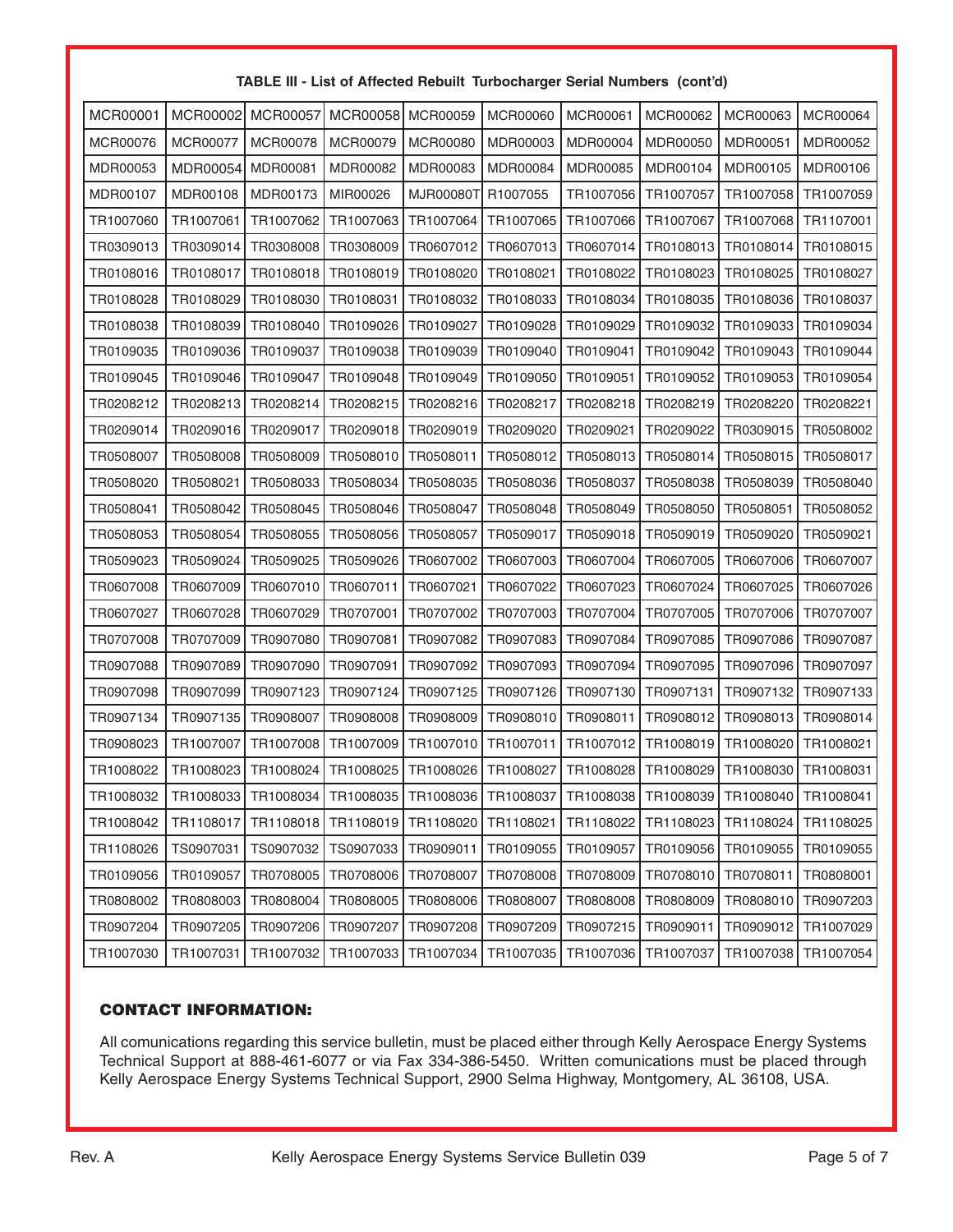| T-Wheel Ass'y | <b>Turbocharger Ass'y</b> | Engine Ass'y                                       | Aircraft (not limited to)                                                                         |
|---------------|---------------------------|----------------------------------------------------|---------------------------------------------------------------------------------------------------|
| 406304-9008   | 406610-9004               | TSI0-520-D                                         |                                                                                                   |
| 406304-9008   | 406610-9005               | TSIO-520-C, H, R<br>TSIO-520-C, M<br>TSIO-520-G, M | Cessna T210F thru N<br>T(P,U)-206A-F, TU-206G<br>T-207, T-207A                                    |
| 406304-9008   | 406610-9015               | TVO-435-D1A, -D1B,- E1A, -<br>$G1A, -F1A$          | 47G3B1 D & E Eng., 47G3B2, 47G3B2A                                                                |
| 406304-9008   | 406610-9019               | TSIO-520-B, E                                      |                                                                                                   |
| 406304-9008   | 406610-9020               | TIO-540-A1A, A1B, A2A,<br>A2B, A2C, L/TIO-540-F2BD | Piper PA31-310, PA31-325                                                                          |
| 406304-9008   | 406610-9021               | TIO-540-C1A, E1A, G1A, H1A                         | Piper PA23-250                                                                                    |
| 406304-9008   | 406610-9025               | TSIO-520-B, D, -BB, E, -EB                         | Beech V35-STC, Cessna T310 P thru R<br>Cessna 320 D thru F, 335, 401/402,<br>401A/402A,401B/402B, |
| 406304-9008   | 406610-9026               | <b>TIO-540-S1AD</b>                                | Piper PA32R-301T, PA32-301T, PA32R-301,<br>PA32RT-301, PA32RT-300T                                |
| 406304-9008   | 406610-9028               | <b>TSIO-520-VB</b>                                 | Cessna 402C                                                                                       |
| 406304-9008   | 406610-9029               | <b>TSIO-520-UB</b>                                 | Beech A,B36TC                                                                                     |
| 406304-9008   | 406610-9030               | <b>TSIO-520-AE</b>                                 | Cessna T303                                                                                       |
| 406304-9008   | 406610-9032               | <b>TIO-540-AA1AD</b>                               | Lake 250 Renegade                                                                                 |
| 406304-9009   | 406970-9001               | TSIO360A, B, D (frt)                               | Cessna T337A thru F, T337RG                                                                       |
| 406304-9009   | 406610-9018               | TSIO360C (Frt)                                     | Cessna T337G, P337                                                                                |
| 406787-6009   | 407810-9001               | <b>TSIO520K</b>                                    | Cessna 340                                                                                        |
| 406787-6010   | 406990-9004               | GTSIO-520-D                                        | Cessna 421/421A                                                                                   |
| 406787-6010   | 408610-9001               | GTSIO520H                                          | Cessna 421B                                                                                       |
| 406787-6010   | 409170-9001               | L/TIO-540-J2BD, TIO-540-J2B,<br>TIO-540-N2BD       | Piper PA31-350                                                                                    |
| 406787-6010   | 409680-9011               | TSIO-520-L; TSIO-520-WB                            | Beech 58P/58TC                                                                                    |
| 406787-9010   | 465680-9004               | TSIO-520-P, -AF                                    | Cessna P210N                                                                                      |
| 406787-6010   | 465680-9005,              | TIO-540-V2AD, TIO-540-W2A                          | Piper PA31P-350                                                                                   |
| 406787-6010   | 465930-9002               | GTSIO-520-M                                        | Cessna 404                                                                                        |
| 406787-6010   | 465930-9003               | GTSIO520L/N                                        | Cessna 421C                                                                                       |
| 407276-6019   | 465292-9002               | 0540L3C5D                                          | Cessna T182, TR182                                                                                |
| 407276-6019   | 465292-9004               | TSIO-520-T                                         | Cessna T188C                                                                                      |
| 407276-6019   | 465398-9002               | TO-360-E1A6D,<br>LTO-360-E1A6D                     | Piper PA44-180T                                                                                   |
| 407293-9003   | 407540-9003               | TIO-541-E1C4, E1D4                                 | Beech A56TC, A60                                                                                  |
| 408493-9017   | 466881-9001               | TIO-540-AJ1A                                       | Cessna T206H                                                                                      |

| TABLE IV - Affected T-Wheel Reference Table (list for basic reference only) |  |
|-----------------------------------------------------------------------------|--|
|-----------------------------------------------------------------------------|--|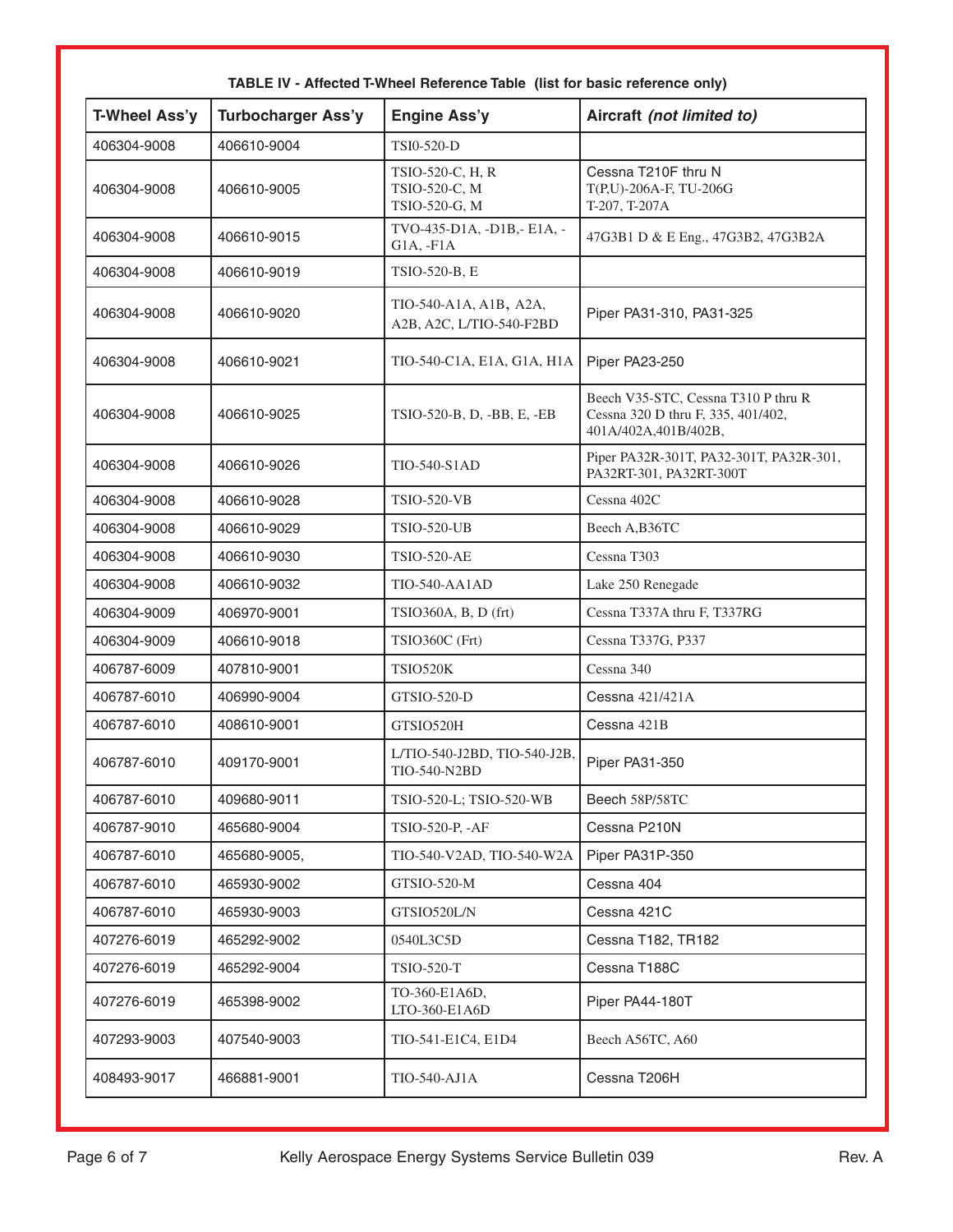| T-Wheel Ass'y | <b>Turbocharger Ass'y</b> | <b>Engine Ass'y</b>                                                                                                                                                                                                                                   | Aircraft (not limited to)                                                                                                                                                                                                                                                            |
|---------------|---------------------------|-------------------------------------------------------------------------------------------------------------------------------------------------------------------------------------------------------------------------------------------------------|--------------------------------------------------------------------------------------------------------------------------------------------------------------------------------------------------------------------------------------------------------------------------------------|
| 410188-9025   | 466304-9003               | TSIO-520-BE, TSIO-550-B, E                                                                                                                                                                                                                            | Malibu Conversion, Lancair IV & IVP                                                                                                                                                                                                                                                  |
| 410188-9028   | 466642-9005               | <b>TIO-540-AE2A</b>                                                                                                                                                                                                                                   | Piper PA46-350P                                                                                                                                                                                                                                                                      |
| 600563-9000*  | 600572-9000*              | TSIO-520-D, O-470-G-C1,<br>IO-470-C, IO-470-J, IO-470-K,<br>IO-470-N, IO-470-M, IO-540-<br>B1A5, -E1A5, E1B5, O-470-A, J,<br>K, L, R, O-470-E, S, D,<br>O-540-E4C5, IO-540-C4B5, -<br>C4C5, O-540-E4B5,<br>IO-540-K1G5D, IO-540-G1E5,<br>IO-540-K1E5, | Bonanza series 33, 35, Commander 500A, B,<br>U, S, Cessna 180, 182, 210, 210 A thru C,<br>205, 310 C thru G, Islander BN-2, BN-2A, BN-<br>2A-6, BN-2A-8, BN-2A-9, Piper PA23, PA23-<br>235, PA23-250, PA-24-250, PA-32-260, PA-<br>32R-300, Viking & Super Viking, 17-31TC<br>Turbo. |
| 600366-9000*  | 600573-9000*              | IO-720, O-360-A1A, -A1D,<br>IO-360-A1D6D, A3D6D,<br>O-360-A1A or, O-360-A1D,<br>IO-360-A1B, TSIO-360,<br>L/IO-320-B1A & C1A,<br>L/IO-360-C1E6, TSIO-360,                                                                                              | Commander 680 FP, L, FLP, Mooney M20A<br>thru M20D, M20G, E, F, M20J, K, Lake LA-4<br>& LA-4A, LA-4-200, Piper PA-30 & PA-39,<br>Seneca   PA-34-200, Seneca   PA-34-200T,<br>Seneca III PA-34-220T, PA-28-200, PA-28<br>RT201T,                                                      |
| 600563-9000*  | 600574-9001*              | TIO-540-S1AD                                                                                                                                                                                                                                          | Aerostar 601P                                                                                                                                                                                                                                                                        |
| 600563-9000*  | 600575-9001*              | TIO-540-S1AD                                                                                                                                                                                                                                          | Aerostar 601P (Later S/N's)                                                                                                                                                                                                                                                          |
| 600563-9000*  | 600575-9002*              | TIO-540-S1AD                                                                                                                                                                                                                                          | Aerostar 601P (Later S/N's)                                                                                                                                                                                                                                                          |
| 600366-9000*  | 600576-9000*              | IO-720, IO-540-G1E5, IO-470-N<br>O-360-A1A, IO-360-B1A, B1B                                                                                                                                                                                           | Commander 680 FP, L, FLP, Bonanza N35,<br>P35, Travel Air, Piper PA23 Apache,<br>Seneca   PA-34-200                                                                                                                                                                                  |
| 600366-9000*  | 600700-9000*              | HIO-360-E1A, HIO-360-E1BD,<br>-F <sub>1</sub> AD                                                                                                                                                                                                      | Enstrom Helicopter, F28C, F28F                                                                                                                                                                                                                                                       |
| 600366-9000*  | 600803-9001*              | TIO-540-U2A, LTIO-540-U2A                                                                                                                                                                                                                             | Aerostar 700P                                                                                                                                                                                                                                                                        |
| 600366-9000*  | 600803-9002*              | TIO-540-U2A, LTIO-540-U2A                                                                                                                                                                                                                             | Aerostar 700P                                                                                                                                                                                                                                                                        |

#### **TABLE IV - Affected T-Wheel Reference Table (cont'd)**

\* Part Number may have a CF prefix.

#### **NOTE:**

The reference Table IV on page 6 and 7 should be used as a guide only for turbocharged aircraft. Not every aircraft or engine combination is listed and not every STC or other field application is included. This list is provided to help identify which aircraft **may** be affected by this service bulletin.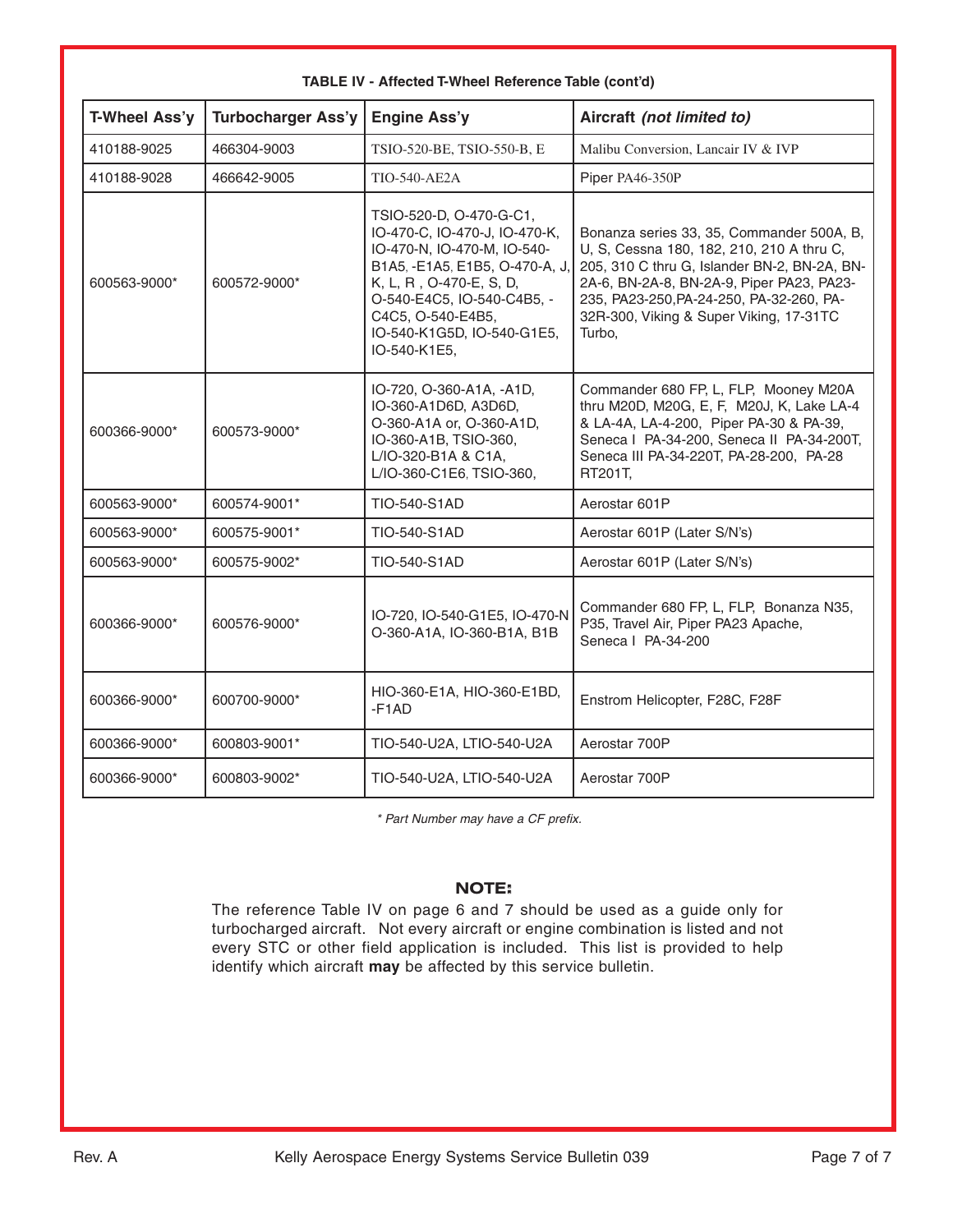# **ATTACHMENT A - SB 039**

| <b>SB 039 A Turbocharger</b><br><b>Return Form</b>                                                                     |                     | <b>AEROSPACE</b><br><b>Energy Systems, LLC</b>                                                                                                                                                                             |
|------------------------------------------------------------------------------------------------------------------------|---------------------|----------------------------------------------------------------------------------------------------------------------------------------------------------------------------------------------------------------------------|
| <b>Customer Info.</b>                                                                                                  |                     | 2900 Selma Highway<br>Montgomery, AL 36108, USA                                                                                                                                                                            |
|                                                                                                                        |                     | (334) 386-5400 (334) 386-5450 FAX<br>www.kellyaerospace.com                                                                                                                                                                |
|                                                                                                                        |                     |                                                                                                                                                                                                                            |
|                                                                                                                        |                     |                                                                                                                                                                                                                            |
| City: State:                                                                                                           |                     |                                                                                                                                                                                                                            |
|                                                                                                                        |                     |                                                                                                                                                                                                                            |
| <b>Aircraft Info:</b>                                                                                                  |                     |                                                                                                                                                                                                                            |
|                                                                                                                        |                     | Make: _________________ Model: _____________________ Year: ______________ Total Time: ______________                                                                                                                       |
|                                                                                                                        |                     |                                                                                                                                                                                                                            |
| Unit Info:                                                                                                             |                     |                                                                                                                                                                                                                            |
|                                                                                                                        |                     | Name: TURBOCHARGER Part Number: ___________________ Hours in Service: __________                                                                                                                                           |
|                                                                                                                        |                     | Date Installed: Serial No: Serial No: Date Removed: Case 19, 2014                                                                                                                                                          |
| Reason for Claim: RETURNED FOR SB 039 REV A. TURBOCHARGER REPAIR.                                                      |                     |                                                                                                                                                                                                                            |
|                                                                                                                        | <b>INSTRUCTIONS</b> |                                                                                                                                                                                                                            |
|                                                                                                                        |                     | Complete ALL information on the form and return with FORM IN THE SHIPPING CONTAINER with the turbocharger.<br>Select option 1 or 2 below. Detach label below and send to the address given using the label if appropriate. |
| standard warranty claim form to apply for warranty credit. Option 1 or 2 not applicable.                               |                     | If an unused inventory unit is in stock it must be returned to the a KAES distributor. The distributor must fill out a                                                                                                     |
| PROCESSED AND THE UNIT MAY BE RETURNED AT CUSTOMERS EXPENSE.                                                           |                     | IF ALL INFORMATION IS NOT PROVIDED OR THE FORM IS NOT IN THE BOX, THE REPAIR WILL NOT BE                                                                                                                                   |
| OPTION 1: (Labor reimbursement)<br>$\Box$                                                                              |                     |                                                                                                                                                                                                                            |
| OPTION 2: (Warranty extension)<br>$\Box$                                                                               |                     |                                                                                                                                                                                                                            |
| (Place check in desired option, if not selected, Option 2 shall apply. Customer or representative must sign and date.) |                     |                                                                                                                                                                                                                            |

**Return to:**

Warranty Department **KELLY AEROSPACE ENERGY SYSTEMS, LLC** 2900 Selma Highway Montgomery, AL 36108, USA

**From:** (Your address info. below, include contact name & tel. number.)